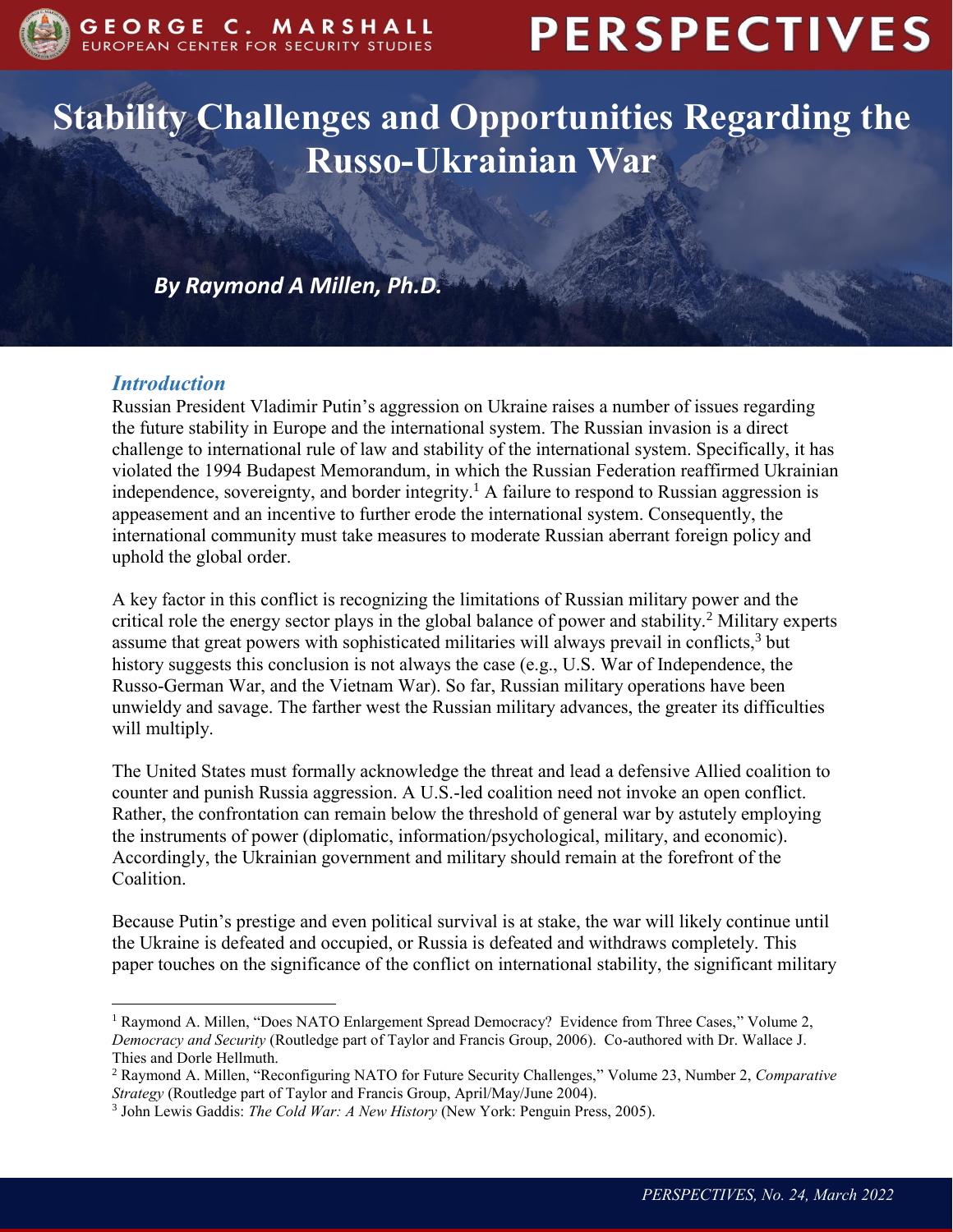challenges of the Russian military as the fighting continues, and the opportunities to restore European and international stability in response to Russian aggression. The conflict will be protracted and devastating for the Ukraine, and the aftershocks to international stability and global economies extensive. Ultimately, the Russo-Ukrainian War represents a direct challenge to the preservation of the international order.<sup>4</sup>

#### *The Significance of the Russo-Ukrainian Conflict to International Stability*

If Russia prevails in this aggression, meaning the complete or partial annexation of Ukraine, international stability will erode. A Russian success—perceived or real—will signify a lack of international resolve and appeasement to aggression. While the initial and widespread sanctions on Russia are encouraging, they remain incomplete and are currently tolerable to Russia. Only unconditional sanctions—particularly on energy exports—show the necessary international resolve. If the senior Chinese leadership perceives a Russian success in Ukraine, it may be emboldened to invade Taiwan. Other totalitarian regimes, such as North Korea and Iran, may take advantage of the crisis to create regional instability as well. Successful aggression in Ukraine and Taiwan will not portend another Cold War; rather, it may signal a return to highly destabilizing great power politics, which led to two world wars.<sup>5</sup>

The Ukrainian conflict has an impact on European security and stability as well. European overdependence on Russian energy and susceptibility to economic warfare paralyze resolute action. In this regard, the United States should reassess its energy export policies. Unless European countries diversify energy imports, they will remain beholden to Russian foreign policy.<sup>6</sup> While collective defense is a hallmark of NATO, neither Russia nor NATO is inclined to risk a general war over Ukraine—a non-NATO member. Hence, the western Ukrainian border shall remain a red line between Russia and NATO.

As long as sanctions and the war continue, the international community can expect Russia and China, operating in tandem, to weaken free world resolve. Russian economic coercion and cyberwarfare against countries supporting Ukraine are the most obvious ploys. Subversion, such as espionage, compromise, blackmail, disinformation, political agitation, and sabotage, is designed to sow confusion, weaken solidarity, and undermine collective will. The Allied coalition must vigorously counter these Russian and Chinese stratagems.

#### *The Military Challenges for Russia*

 $\overline{a}$ 

The conflict in Ukraine will likely remain protracted due to the limited capabilities of the Russian invasion forces, the determined resolve of the Ukrainian government, its military and its people, and the geographic character of Ukraine. The inherent firepower and maneuver advantages of mechanized forces are largely offset in extensive urban areas. Ironically, the destruction of buildings in urban areas through diverse munitions results in rubble, which defenders can fortify fairly quickly. Armored vehicles are vulnerable to short-range antitank fires and improvised explosive devices, thereby requiring significant infantry forces to secure urban

<sup>4</sup> Vasyl Hummeniuk and Lubomyr Luciuk, The Just War: Images of the Ukrainian Insurgent Army (Toronto: The Kashtan Press, 2007).

<sup>5</sup> Albert Seaton, The Russo-German War: 1941-1945 (Great Britain: Praeger Publishers, 1971).

<sup>6</sup> Raymond A. Millen, *Pax NATO: The Opportunities of Enlargement* (Carlisle Barracks, PA: U.S. Army War College, Strategic Studies Institute, August 2002).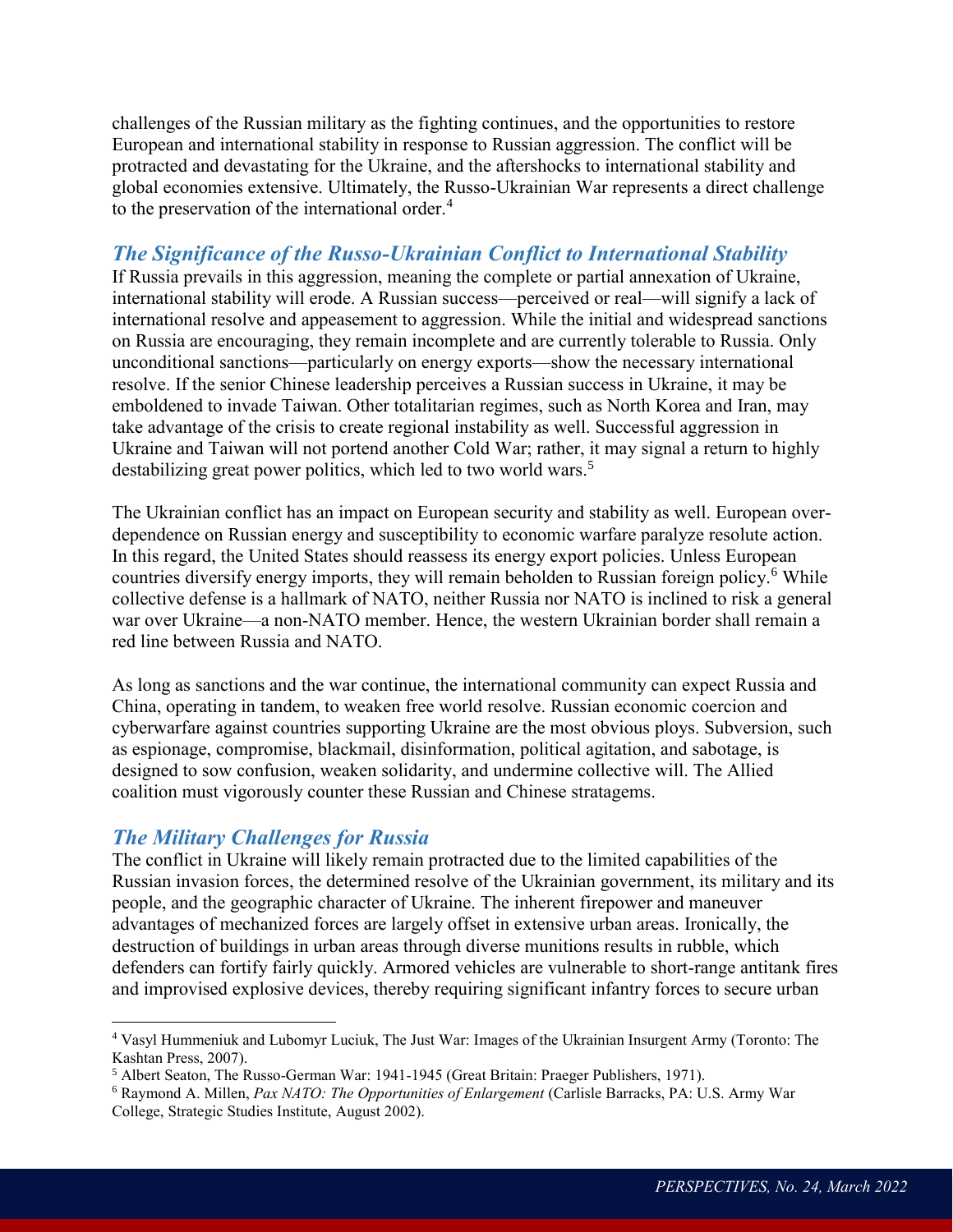areas. Urban military operations result in high casualties and widespread destruction.<sup>7</sup> Hence, reducing a major city requires weeks of intense combat. The plodding Russian offensive suggests lackluster logistical capabilities and risk aversion. However, once the disparate fronts merge, the Russian military can adopt a broad-front strategy, permitting it to mass sufficient combat power at decisive points and to secure occupied territory with military government.

The stalwart resistance to Russian aggression is hardly surprising because the Ukrainian collective memory preserves the agony of Soviet rule. In the early 1930s, the Soviet regime committed genocide with a premeditated policy of collectivization, terror-famine, and liquidation of peasants (i.e., kulaks), killing a minimum of five million Ukrainians.<sup>8</sup> During the Second World War, Soviet and German armies waged scorched earth policies during their respective retreats, leaving Ukraine devastated and requiring decades of recovery.<sup>9</sup> Soviet and German occupiers conducted mass atrocities against Ukrainians during the war as well. From 1944 to 1953, Ukrainian insurgents fought both German and Soviet forces, inflicting and suffering exorbitant casualties.<sup>10</sup> Given this history, independence and freedom are not abstract concepts; rather, Ukrainians have experienced Russian totalitarianism and understand what occupation portends.

Depending on the amount of destruction, casualties, and brutality, Russian occupation of Ukraine—partially or completely—can impose severe costs on Russia. The demonstrated intensity of Ukrainian resistance augurs a protracted insurgency, particularly if combined with conventional operations and steadfast foreign assistance. Occupation entails a dispersal of forces and extended logistical capabilities, both of which become vulnerable to conventional and unconventional interdiction. As Ukrainian resistance continues, Russian perseverance will erode.

#### *Opportunities to Restore European and International Stability*

Russia's war of aggression must have steep consequences. Diplomatic isolation of Russia should continue until its military forces are defeated and withdraw completely from Ukraine, to include Crimea. The International Court of Justice and other entities should pursue legal proceedings against Russian leaders for war crimes and crimes against humanity. Realistically though, the defeat of Russia and a change in government must occur before its leaders are held accountable. Continued UN censure and condemnation of Russian aggression underscores the ethos of the international rule of law. The international community must make it clear that gunboat diplomacy is intolerable.

All means of media (news, social, and entertainment) should focus on informing the Russian people that international actions are a response to their government's aggression and not a personal indictment against them. Putin's threadbare pretext of turning Ukraine into a buffer state requires a vigorous international rebuttal. Putin must not be allowed to invoke nationalism or preventive war as a rationale for the Ukrainian invasion. The Russian government cannot block all forms of media information all the time, so the effort must continue until Russia

 $\overline{a}$ 

<sup>7</sup> Raymond A. Millen, *Tweaking NATO: The Case For Integrated Multinational Divisions* (Carlisle Barracks, PA: U.S. Army War College, Strategic Studies Institute, June 2002).

<sup>8</sup> John J. Dziak, *Chekisty: A History of the KGB* (New York: Ivy Books, 1988).

<sup>&</sup>lt;sup>9</sup> Albert Seaton, The Russo-German War: 1941-1945 (Great Britain: Praeger Publishers, 1971).

<sup>10</sup> John Erickson, *The Road to Stalingrad* (London: Cassell Military Paperback, 2003).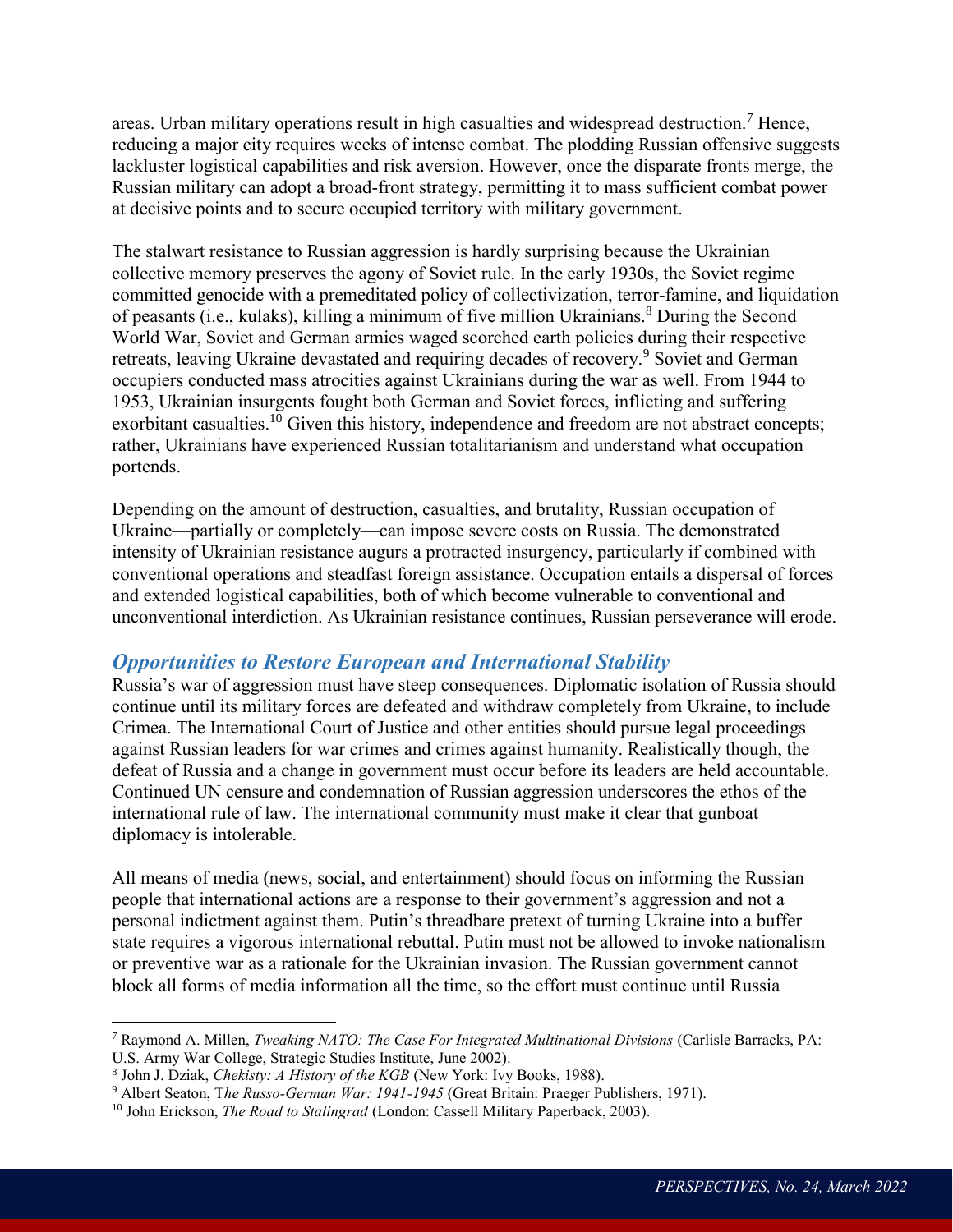withdraws completely. To resonate with the Russian people, information must remain truthful and consistent.

In contrast to collective defense, NATO's collective security missions are more suitable to counter Russian aggression below the threshold of open conflict. NATO intervention in the Balkans in the 1990s set the precedent for such action.<sup>11</sup> Increased security force assistance (e.g., supplies, equipment, weapons, training, and advisors) to the Ukrainian government is essential for both conventional and unconventional operations. Russian logistical systems appear particularly vulnerable, so focusing attacks on them as the Russian military penetrates farther west is an effective indirect strategy. Robust information operations and psychological warfare can erode Russian conscripts' morale and should encourage defections. The Allied coalition should comprise all countries that are willing to render support and not just NATO members. Consequently, the coalition should establish several secure bases of operation to support the Ukrainian cause. In conjunction with these efforts, international condemnation, sanctions, and isolation have the potential to impose significant pressure on the Russian military, economy, and national will.

Because the stakes are high, resolute action is essential. Oil and natural gas are the center of gravity for Russian military power, which is both a source of strength as well as a critical vulnerability. Hence, the United States needs to restore its energy sector (i.e., coal, oil, and natural gas) for its own independence and in support of enduring European energy needs. Depriving Russia of energy export revenues is the most effective means of impairing its war economy. Further, renewed investment in nuclear power is a long-term solution to US and European energy requirements by lowering dependence on fossil fuels. Russia must never again hold Europe hostage to energy imports.

#### *Conclusions*

 $\overline{a}$ 

Contrary to his claims, Putin's invasion of Ukraine is a war of choice and not necessity. This aggression is just the latest of a ruthless trend dating back to Chechnya, Georgia, the Crimea, and eastern Ukraine. International and national leaders should take him at his word that he wishes to restore the Soviet Union. China, Iran, and other authoritarian regimes are taking note of this conflict and may be emboldened to scorn the global order and international stability.

In view of the poor performance of the Russian military, Putin desires peace on his terms. Cease fire talks serve to permit the Russian military time to recover and shift forces. Russian foreign policy will likely pursue a Ukrainian surrender so as to limit casualties and destruction. Putin needs a functional Ukraine in order to consolidate gains, recover from the conflict, and continue his agenda of amassing power.

As calamitous as the conflict in Ukraine is, it is the most pertinent place to halt and perhaps reverse Russian depredations. The Ukrainian government, military, and people have displayed incredible national will, courage, and capability in the defense of their homeland. Assisting the Ukrainian cause with military and other resources is feasible, with the least risk of a general war.

<sup>11</sup> Raymond A. Millen, "NATO and the Revolution in Military Affairs," Volume 6, *Allgemeine Schweizerische Militärzeitschrift* (June 2002). Co-authored with Dr. Steven Metz.